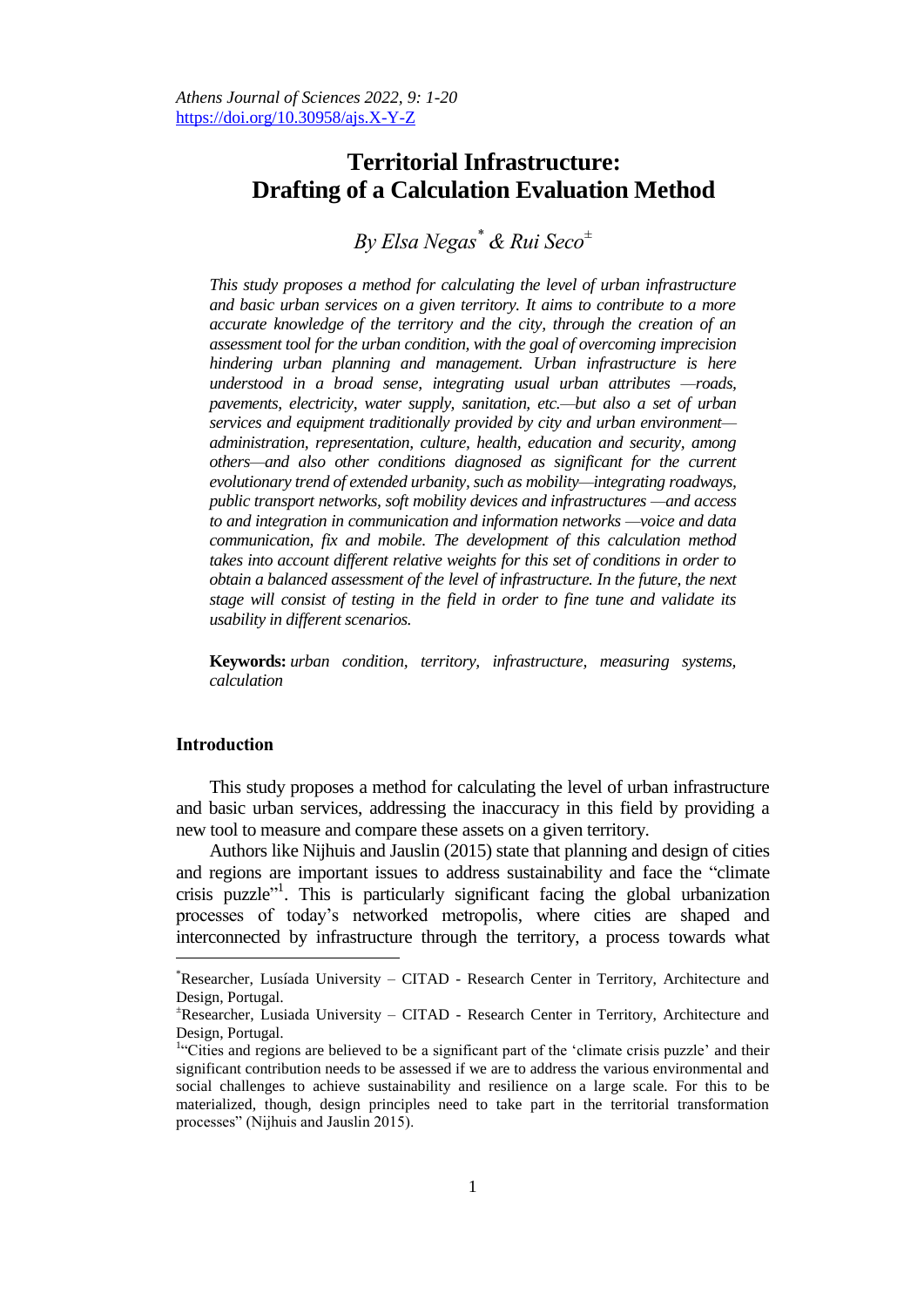François Ascher called "metapolis"<sup>2</sup>. These evolutions tend to replace the role of traditional cities, in the sense described by city historians like Lewis Mumford (Mumford 1938), changes that Françoise Choay - one of the major references in architecture theory in the 20th Century - called "the reign of the urban and the death of the city" (Choay 1999). In an effort to better understand and interpret these complex and intertwined transformations, recent theory is already referring to the present as an "infrastructure time" (Addie 2022)<sup>3</sup>.

The calculation of the level of territorial infrastructure aims at contributing to a more accurate knowledge on the territory and the city, in order to overcome the inaccuracy and ambiguity that Bourdin (2010), among others, states that hinders planning, reasoning and regular urban management<sup>4</sup>. Angheloiu and Tennant (2020) emphasise that cities and regions "need to concentrate their focus on achieving the goals of global policy frameworks in response to the climate crisis while they focus on a response to zero-emissions, net zero routes and zero-waste solutions". Different fields of knowledge, from climatology to health or social responsibility, have already created indicators that measure complex situations, comprising multiple factors with variable relative weights<sup>5</sup>.

Many features contribute today to the definition of the urban condition, which merges with social and economic dynamics. Recent swift evolutions in technologies and communications reorganized the production processes and services, having major impacts on the current transformations of the territory. This has affected traditional city cores which have lost their central importance and their role in economic and administrative functions has spread widely across entire regions, following new patterns of spatial organization and interconnection. Individual and public accessibility, road networks, information technologies and basic urban services—besides traditional urban infrastructures—are today key in defining urbanity, being difficult to quantify in an objective and precise basis. This study thus proposes the drafting of a tool for evaluating the features that are significant to establish an urban condition<sup>6</sup>.

j

<sup>2</sup>The *metapolization* described by Ascher (2001) is a continuous ongoing process with global impact that is reshaping the territory, in which connections through infrastructure, namely communications and technology, acquire major relevance (Ascher 2001).

 $3$ Addie (2022) has used the "infrastructure time" concept in order to analyze the production of infrastructure and to question several aspects of the production of urbanization and the urban condition (Addie 2022).

 $4$ Bourdin, in his highly influential text *L'Urbanisme d'Aprés Crise*, indicates the "triumph of vague concepts" and specifically in relation to the urbanism of the last decades, points out the "weakening of the scientific references and the multiplication of actors involved in decision and activity", aiming at a more accurate and reliable understanding of the urban environment (Bourdin 2010).

 $5A$ mong multiple examples of this type of studies can be named Turker (2009) in the field of social responsibility, Greer and Watson (1987) in human health or Wofsy (2011) in climatology.

<sup>6</sup>Urban infrastructures open manifold political horizons, but realizing progressive infrastructure futures "require[s] a deep understanding of existing infrastructure institutional practices and how they are embedded in the preferences and aspirations of urban residents" (Simone and Pieterse [2017\)](https://www.tandfonline.com/doi/full/10.1080/10630732.2021.2001716?scroll=top&needAccess=true).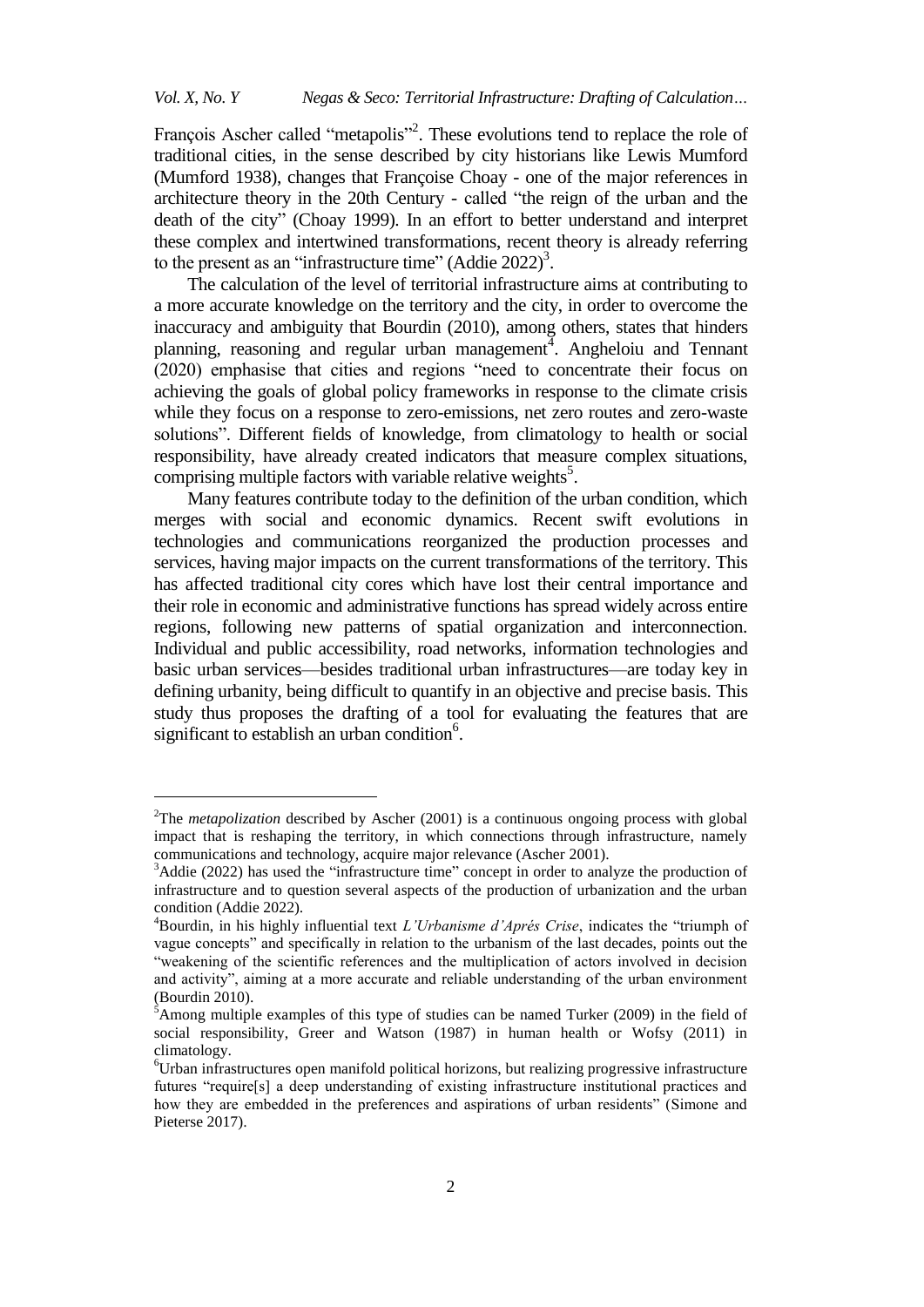The objective is to create a pondered rating for the infrastructure level of a place, corresponding to a specific location. The classification can be made in any place in the world since the criteria considered are those commonly classified as urban infrastructure.

## **Methodology**

With the purpose of creating a tool for the assessment of the infrastructure level, five stages have been outlined, conducting to the creation of a single calculation formula (Figure 1).

**Figure 1.** *Overview of the Process of Developing an Urban Condition Evaluation Tool* 



*Source:* Elsa Negas & Rui Seco 2021.

The first step was a literature review on the urban condition and the most relevant infrastructure assets and basic urban services involved in its definition. This information supported the listing of a set of relevant items that make up the conditions and influence urban life, in a broad range that includes different sorts of services and facilities.

These outputs were then organized into specific different categories to make its processing operable and practical. The items were allocated to their categories, then the way to quantify their quality and availability was defined (in a specificguided approach to every item), and their relative weights were pondered in the calculation of the categories. The overall relative weight of each category was also pondered, in order to balance its impact in the global formula.

This process is not yet finished or closed, as this balance is in the process of fine-tuning by experimenting its testing in the field, using the assessment formula in various conditions and different areas of the territory to make adjustments.

## **Implementation**

For the purpose of creating an infrastructure evaluation method, urban infrastructure is considered in a broad sense, which integrates usual urban attributes —roads, pavements, electricity, water supply, sanitation, etc. —but also a set of urban services and equipment traditionally provided by the city and the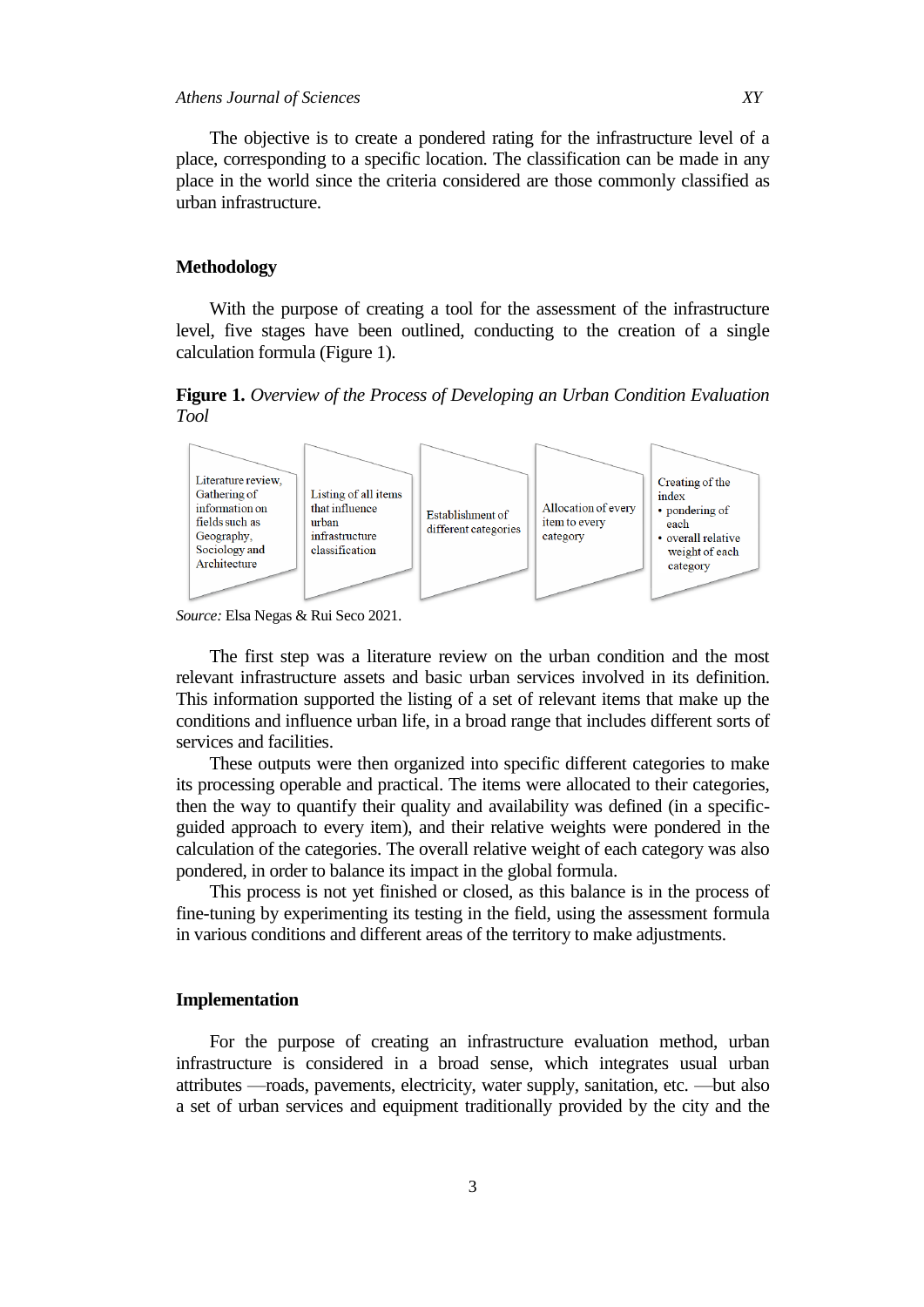urban environment —administration, representation, culture, health, education and security, among others —and also other conditions diagnosed by a bibliographic review as significant for the current evolutionary trend of extended urbanity, such as mobility —integrating roadways, public transport networks, and also soft mobility devices and infrastructures —and access to and integration in communication and information networks - voice and data communication, fix and mobile.

In the development of this method for the calculation of urban infrastructure and basic urban services are taken into account different weights of each of this set of conditions in order to obtain a balanced assessment. This balance will be finetuned through a process of testing in the field using the calculation in different conditions and areas of the territory. However, it must be noted that the relative weight of the distinct components of the formula should in the future be variable according to the purpose of its use, i.e., distinct variants of calculus may be produced in order to assess different aspects of the urban condition —to settle a business, the most important issues to evaluate are not the same of those to verify the urbanity of a residential neighborhood or the urban integration of a university campus.

On the other hand, the use of specific versions of this tool to systematically assess a given area of the territory will enable the opportunity to compare, identifying disparities and relative advantages, and to evaluate progress over time, creating new and reliable data that can be used to support urban management, decision-making processes and spatial planning.

This paper presents the design of the index, integrating all items identified as having influence in the infrastructure of the territory, grouped into categories with different relative weights. This composed index allows the calculation of the level of infrastructure and basic urban services in a spotted location<sup>7</sup>.

## **Territorial Infrastructure Evaluation**

 $\overline{a}$ 

The availability of infrastructure is not uniform throughout the territory. Yet, it is of the utmost significance at the present time, given our way of life increasingly based on technology, accessibility and communication. Both classical and technologically advanced infrastructures, as well as basic urban services, are indispensable for communities, inhabitants and their economic development.

The creation of a comprehensive calculation method for the level of infrastructures covers these factors, based on a field analysis to be performed for the assessment. This evaluation is based on the verification of the availability of a series of items of a specific location of the territory, both infrastructure and basic

<sup>&</sup>lt;sup>7</sup>Despite the limitations that an index may present, there are many advantages in synthesizing data, in terms of the simplicity when communicating information; the Portuguese Governmental Agency for the Environment recommends that indexes are designed to simplify data on complex phenomena in order to improve its reporting, gaining in intelligibility, clarity and usability of the collected information, while losing in detail and specificity (DGA-DSIA 2000). In this specific case, it has allowed the identification and classification of the items that influence infrastructure, as well as their quantification, facilitating its consulting, cross-referencing and use in future research.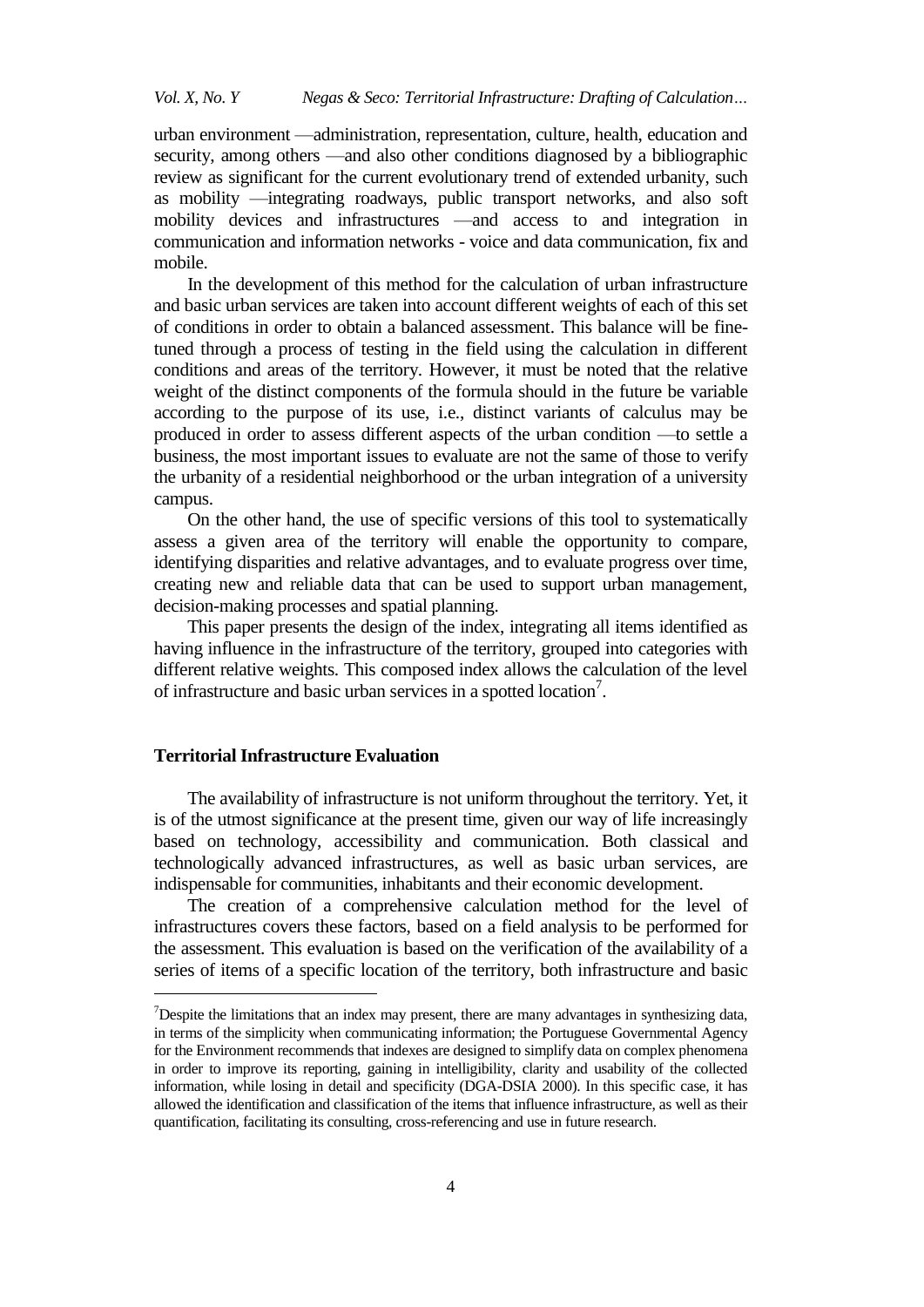urban services related. For this geographic point is then calculated a global value of urban infrastructure, using an equation that takes into account the different relative weight of a set of parameters.

The repetition of this process of identification and calculus for several locations throughout a given area will display the variations that occur in that territory.

To evaluate the degree of infrastructure five key infrastructure categories have been identified:

- transport systems (subway, train, bus, 'soft' mobility);
- basic urban services (administration, commerce, culture, health, education);
- ‗traditional' urban infrastructures (streets, sidewalks, water supply and sanitation, energy/electricity, public lighting);
- automotive accessibility (roads, traffic, parking);
- telecommunications (voice and data networks, broadcasting).

These key infrastructure classes are given specific ponderings in the calculation, being themselves composed by several items. The weight of each specific category in the global calculation reflects its relative weight in the evaluation; this will eventually be adjusted to correspond to particular applications or requirements.

## **Drafting of the Calculation Method**

For calculating the level of urban infrastructure, each class is assigned an elemental factor, integrating with different pondering the items that composes it on a scale of 1 to 5 ( $I_i$ , $i=1,2,...,5$ ). The Infrastructure Index (*Inf*) is then calculated on the basis of the indicators per category in a weighted manner, as shown in the formula:

$$
\begin{cases}\nInf = \sum_{i=1}^{5} f_i I_i \\
\sum_{i=1}^{5} f_i = 1\n\end{cases}
$$

 $\overline{a}$ 

Notice that the weighting of each category conveys the relative weight it has in the infrastructure assessment.

The following five sections of the text present the construction of the calculation method for each of the identified five key categories, integrating their respective components and relative weights.<sup>8</sup>

<sup>8</sup>The first two sections - transport systems and basic urban services - have been previously addressed by Negas and Seco (2020).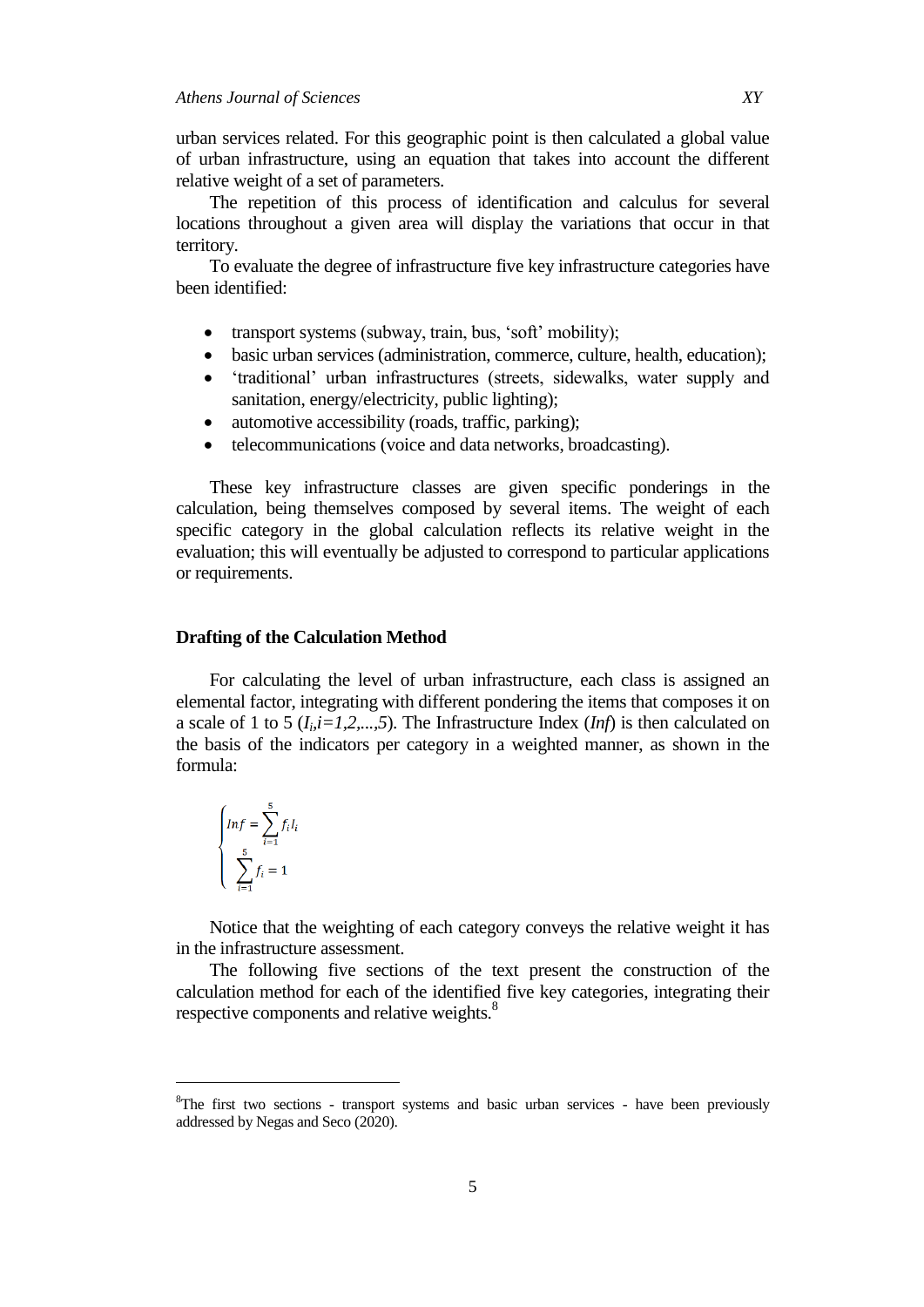*Transport Systems*

For transport classification, the following factors are considered prevalent: proximity of access, frequency of passage and existence of a network of at least two distinct means of transport $9$ .

As the notion of proximity and accessibility is subjective, it was made uniform as follows: in the infrastructure index, the distance is calculated based on the duration of a walk, considering that 5km are travelled in one hour<sup>10</sup>. All accesses at a distance of 200m or less are considered to be very good, corresponding to a 2.4 minute walk<sup>11</sup> (Figure 2).

**Figure 2.** *Proximity to Transport*



*Source:* Elsa Negas & Rui Seco 2021.

The quantification of the frequency of each means of transport is based on a Likert scale with  $7$  levels<sup>12</sup>, reflecting the time interval between consecutive public transports on working days in the 7h00-22h00 schedule:

- 7 The time interval between consecutive journeys is a maximum of 3 minutes.
- 6 A maximum of 10 minutes between consecutive carriage runs.
- 5 The time interval between consecutive carriage runs is a maximum of 20 minutes.
- 4 The time interval between consecutive carriage runs is a maximum of 30 minutes.
- 3 The time interval between consecutive carriage runs is a maximum of 50 minutes.
- 2 The time interval between consecutive journeys is a maximum of 2 hours.
- 1 Otherwise.

 $\overline{a}$ 

This is intended to distinguish the frequency with which the location is served by public transport, either the nearest or the second alternative. To this classification is added the fact of whether or not night public transport exists (whatever the frequency).

 $^{9}$ For information on mobility, public transport, and the quantification of its gaps, see Silva (2017) or Currie (2010), among others.

<sup>&</sup>lt;sup>10</sup>Despite this subjectivity, the accessibility to transports and mobility are serious factors in establishing social exclusion, which needs to be addressed (Preston and Rajé 2007).

<sup>&</sup>lt;sup>11</sup>On this matter, Carr et al. (2010), among others, have developed studies on walkability for pedestrians.

 $12$ The use in statistics of this type of scales has been further explored by Negas (2021).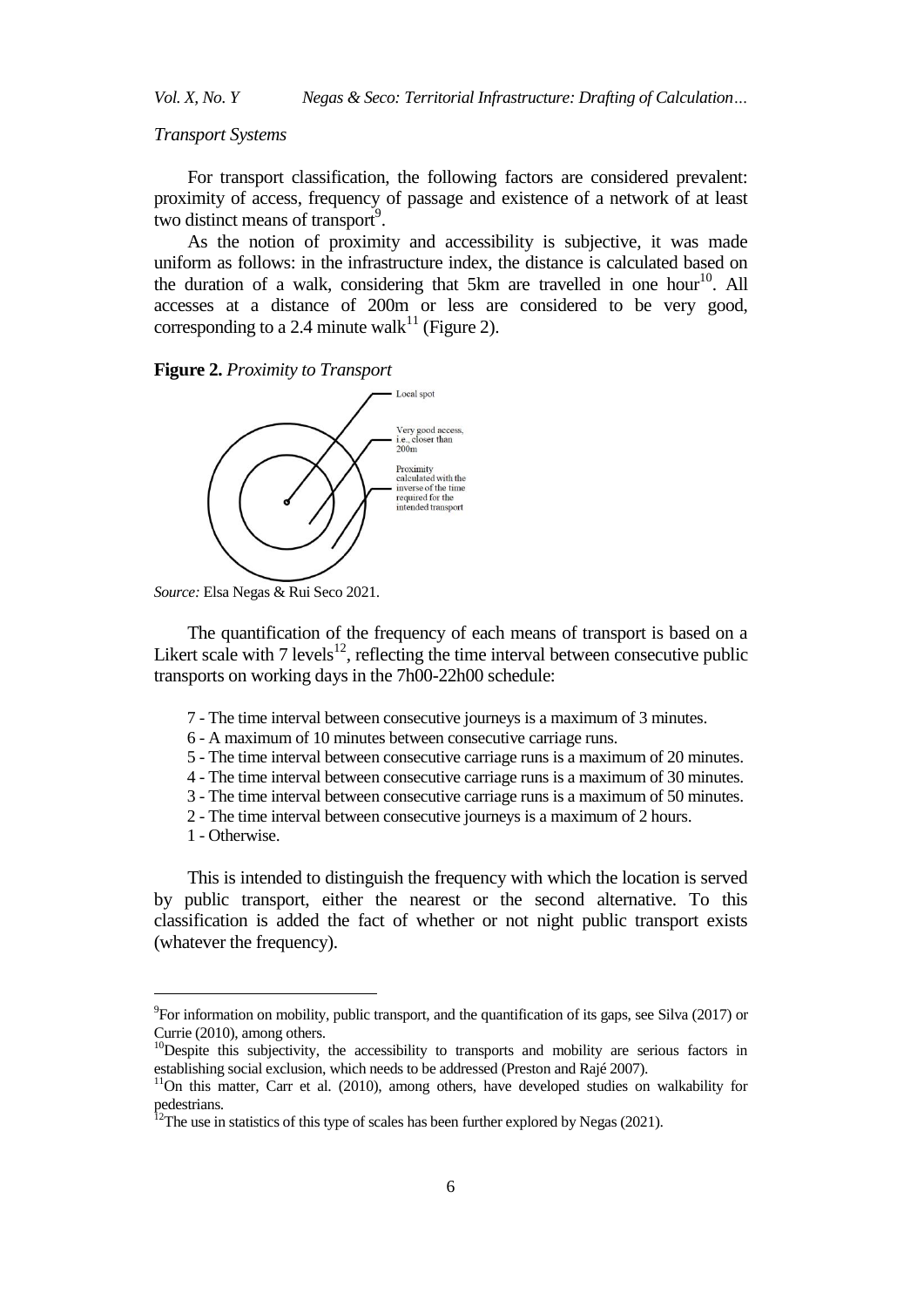## *Athens Journal of Sciences XY*

Network transport indicates that the location under consideration is both a point of departure and point of arrival to a variety of other destinations and may have access to different locations. The branch transport designation means that the location has available a public transport which originates and terminates at a location where network transport then exists. The category 1 infrastructure index is calculated using the formula:

$$
I_1 = \sum_{i=1}^{5} \left( p_i \times \frac{1}{t_i} \right) + p_6 \left( 0.5 \times \frac{n_i - 1}{6} + 0.5 \times \frac{n_i - 1}{6} \right) + p_7
$$

Subtitle:

- *I1* value of the first index representing in the study the transport network, for the calculation of the infrastructure index (*Inf*)
- $p_i$  relative weight attributed to factor i
- *t<sup>i</sup>* travel time to factor i (accesses at a distance up to 200m are considered very good, valued as 1)

Items: i=1 nearest public transport; i=2 second nearest public transport alternative (for example bus and metro);  $i=3$  nearest intercity transport;  $i=4$  second nearest intercity transport alternative (it has to be different from the first one for example bus and train); i=5 airport; i=6 existence of a good set of public transports; i=7 existence of night transports.

After performing some simulations, the following weightings were established (Figure 3).

**Figure 3.** *Transport Systems Category Items Relative Weight*



*Source:* Elsa Negas & Rui Seco 2021.

The sum of all weightings equals the unit:

$$
\sum_{i=1}^7 p_i = 1
$$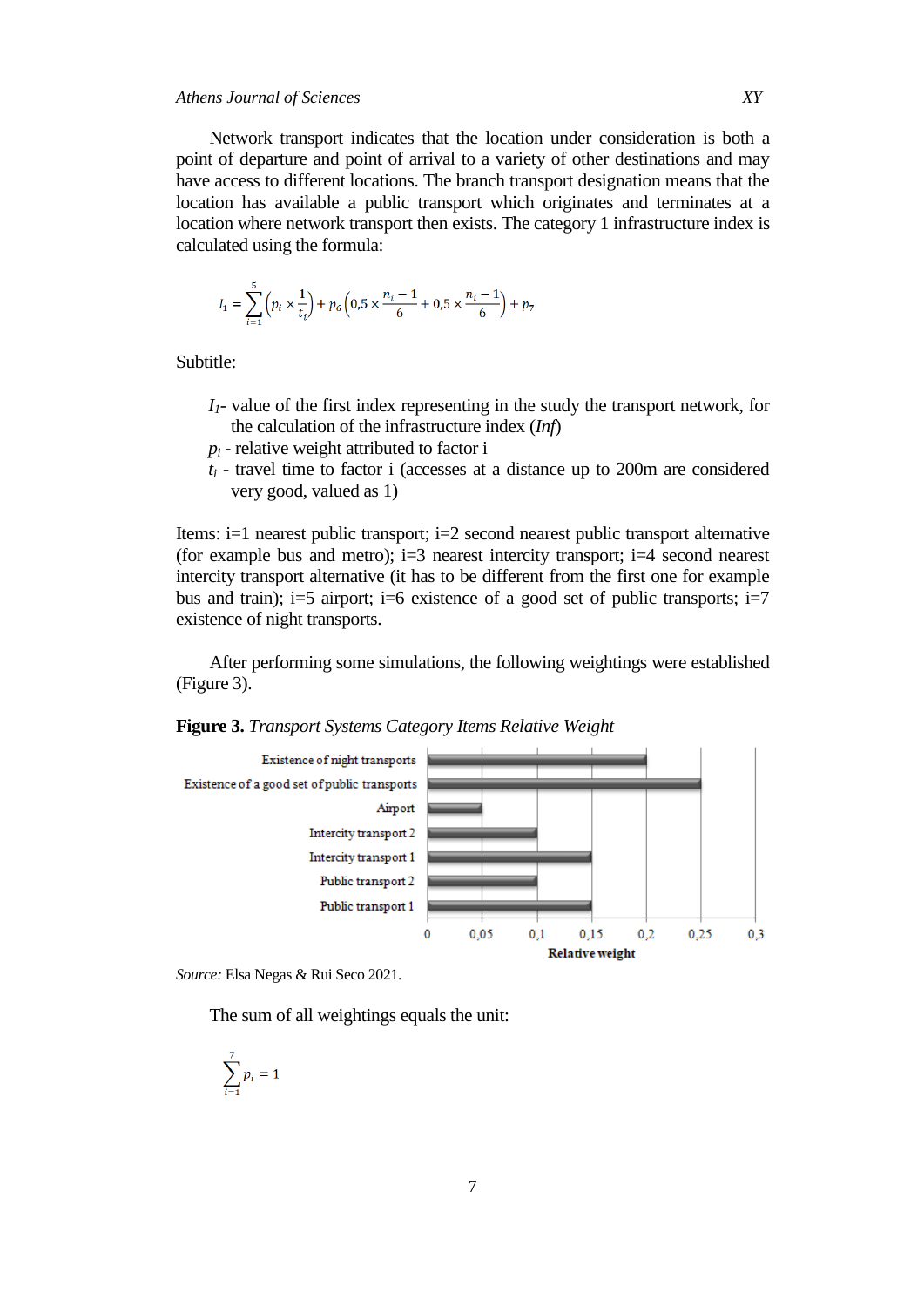#### *Basic Urban Services*

Infrastructure influences and is influenced by the existence of services, culture and leisure, as well as the existence of educational institutions (at different levels) and tertiary services (in this case different levels are also identified). In this criterion, the distance from where services are located is relevant and should be discriminatory. In this sense, all services that are more than two and a half kilometers away (corresponding to a 30 minute walk, as previously considered) should be classified as absent. Hence, proximity and accessibility are valorized in this criterion. The elements considered fundamental in urban services are presented in Figure 4.

#### **Figure 4.** *Different Urban Services*



*Source:* Elsa Negas & Rui Seco 2021.

In the second category, Basic Urban Services, the following items were considered of relevance:

- Tax Office.
- Post Office.
- Banking Services.
- Cinema.
- Theatre.
- Congress Center.
- Exhibition Centre.
- Tertiary sector levels I, II, III and IV.
- Schools levels I, II, III and IV.
- Higher Education.

Among these ten items, two are rated according to a 4 level Likert scale:

#### 1 - Tertiary Sector:

Level I - coffee shop and grocery store.

Level II - ATM, pharmacy, clothing store, hairdresser.

Level III - diversified services, including insurance brokerage, telecom operators.

Level IV - verifies the previous level and accumulates large diversified commerce.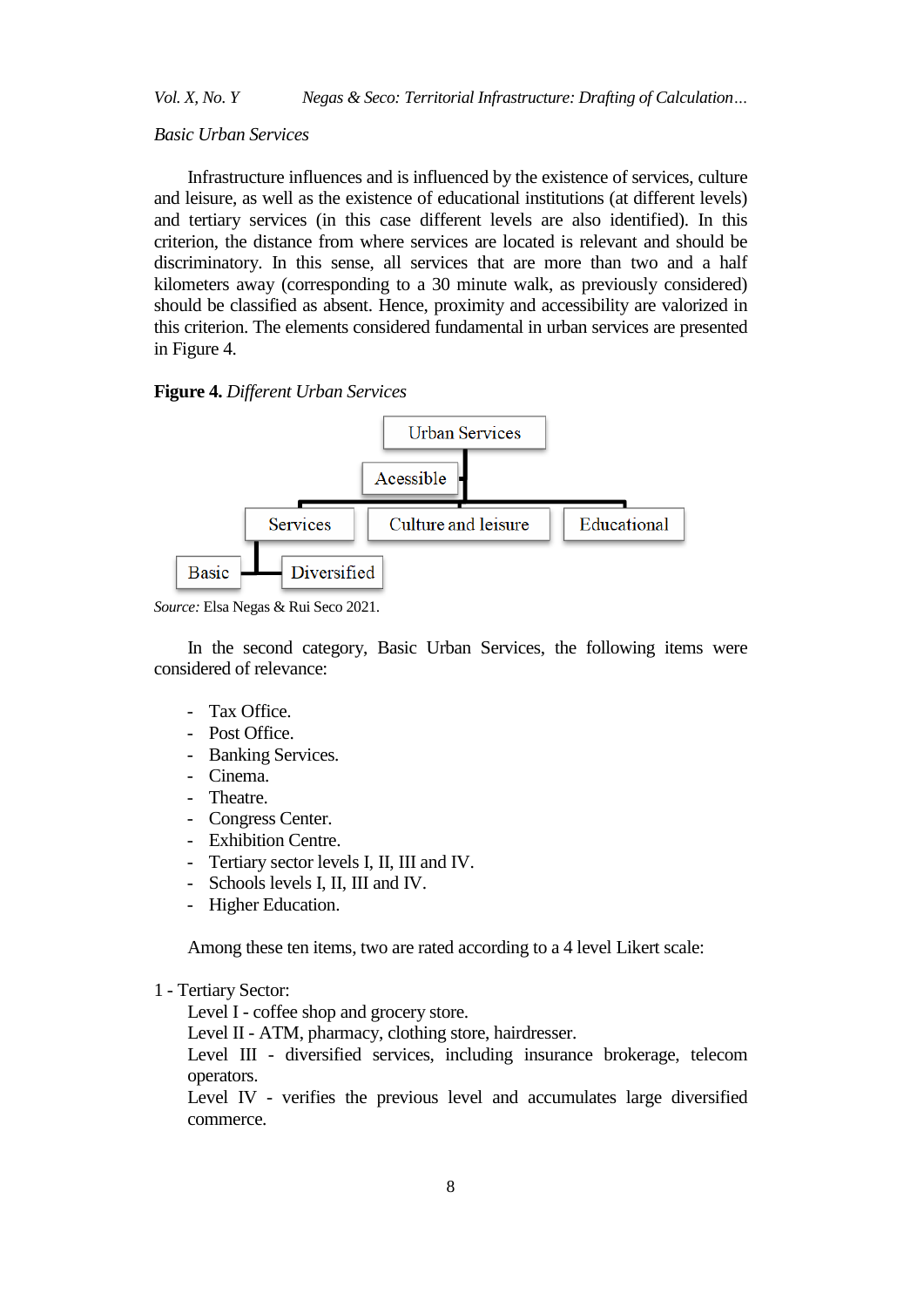2 - Schools

Level I - elementary school.

Level II - elementary school (with either kindergarten and elementary school or elementary and II grade).

Level III – all schools up to highschool (at least one school of each level, from nursery).

Level IV - verifies the previous level and accumulates technical education.

The category 2 infrastructure index is calculated using the formula:

$$
I_2 = \sum_{i=1}^{7} \left( p_i \times \frac{1}{t_i} \right) + \sum_{i=8}^{7} \left( p_i \times \frac{n_i - 1}{3} \right) + p_{10} \times \frac{1}{t_{10}}
$$

Subtitle:

- *I<sup>2</sup>* value of the second index representing in the study urban services, for the calculation of the infrastructure index (*Inf*)
- $p_i$  relative weight attributed to factor *i* if it exists within a radius of two and a half kilometers (corresponding to a 30 minute walk, as previously considered)
- *t<sup>i</sup>* travel time to factor *i*

Items:  $i=1$  tax office;  $i=2$  post office;  $i=3$  banking services;  $i=4$  cinema;  $i=5$ theatre; i=6 congress centre; i=7 exhibition centre; i=8 tertiary sector; i=9 schools; i=10 higher education.

After performing some simulations, the following weightings were established (Figure 5).



**Figure 5.** *Basic Urban Services Category Items Relative Weight*

*Source:* Estejo 2021.

The sum of all weightings equals the unit:

$$
\sum_{i=1}^{10} p_i = 1
$$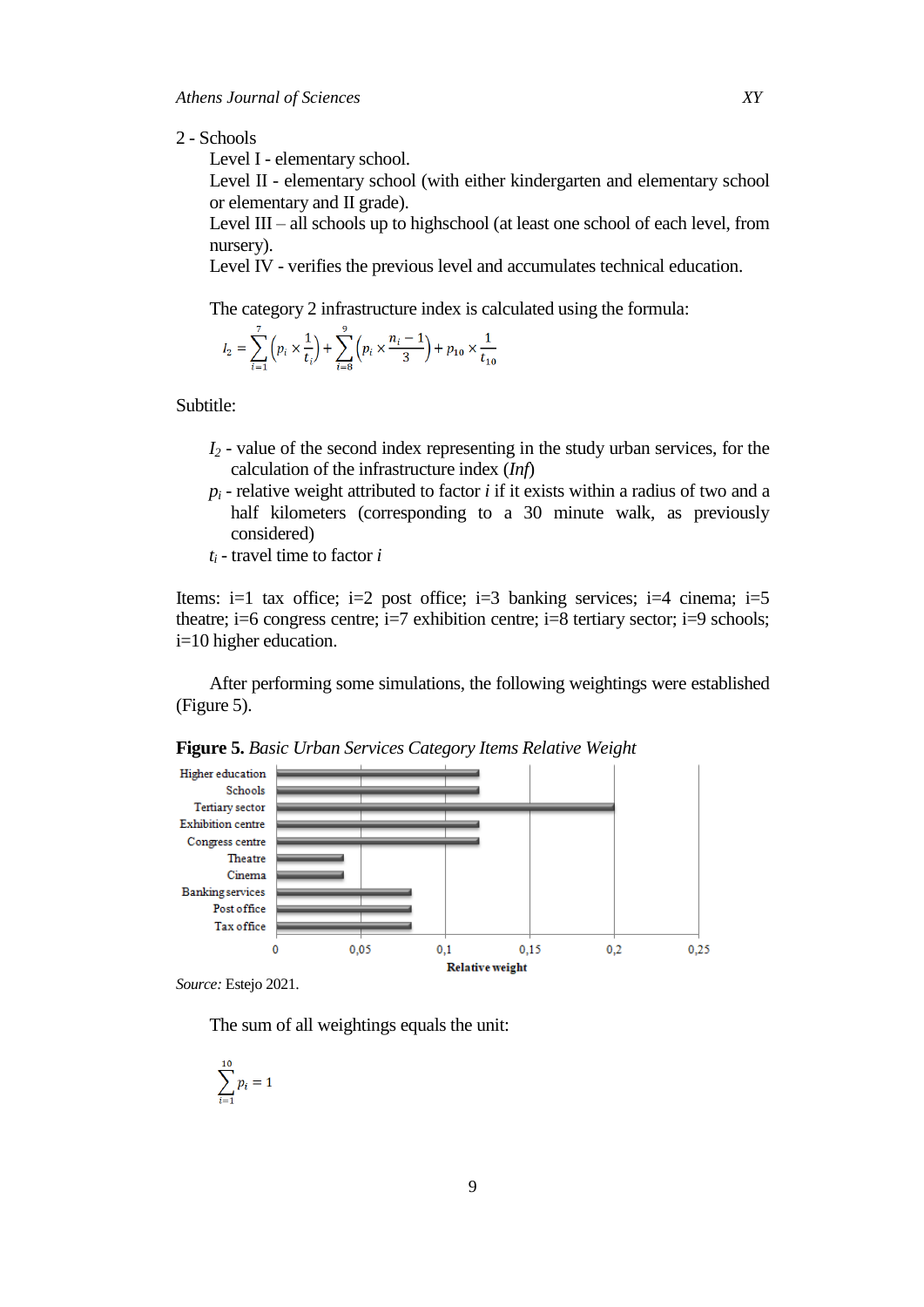#### *Urban Infrastructure*

Regarding the category that classifies the existing urban infrastructure in a given location, the following analyses were considered:

- Existence or inexistence of infrastructure; if existent, its updating and modernity.
- Its quality, durability and suitability for the environment.

The following items were considered important:

| Water supply;    | Solid Waste Collection;  | Sidewalks;                |
|------------------|--------------------------|---------------------------|
| Sanitation;      | Free collection of large | Handicap accessibility;   |
| Street lighting; | waste items/ junk;       | Soft mobility lanes;      |
| Electricity;     | Recycle bins;            | Urban equipment (benches, |
|                  |                          | $etc.$ ).                 |

The measurement in this index should enhance:

- The existence of infrastructure.
- The quality of the infrastructure.
- Their design and usability.
- The suitability of the employed materials.
- The most ecological and environmentally friendly options.

Accessibility is still an important point, and in this criterion a radius has to be defined, indicating the distance at which the infrastructures are considered to exist or not. The same 200m radius was considered (as already applied); in the case of infrastructure inexistence the index value has to suffer a penalty $^{13}$ .

How to rank quality? The 3 most convenient modes are identified in this case study (more efficient, more durable and with better environmental performance); 4 different gradations can be assumed;  $Q_i$ ,  $i = 1,2,3,4$ :

- 1 None of the identified modes is being applied.
- 2 The third mode is being applied.
- 3 The second mode is being applied.
- 4 The best mode is being applied.

 $\overline{a}$ 

On the items plumbing, sewerage, street lighting and electricity the quality has to be assessed.

In quantifying the infrastructure index, both the quality criterion [how collection is carried out and the frequency] and the separation of solid waste between differentiated or non-differentiated waste and recyclable or nonrecyclable waste must be applied; this separation reveals population behaviour and

 $13$ In the case of recycling, the established maximum distance for considering eco-points existence is 400m.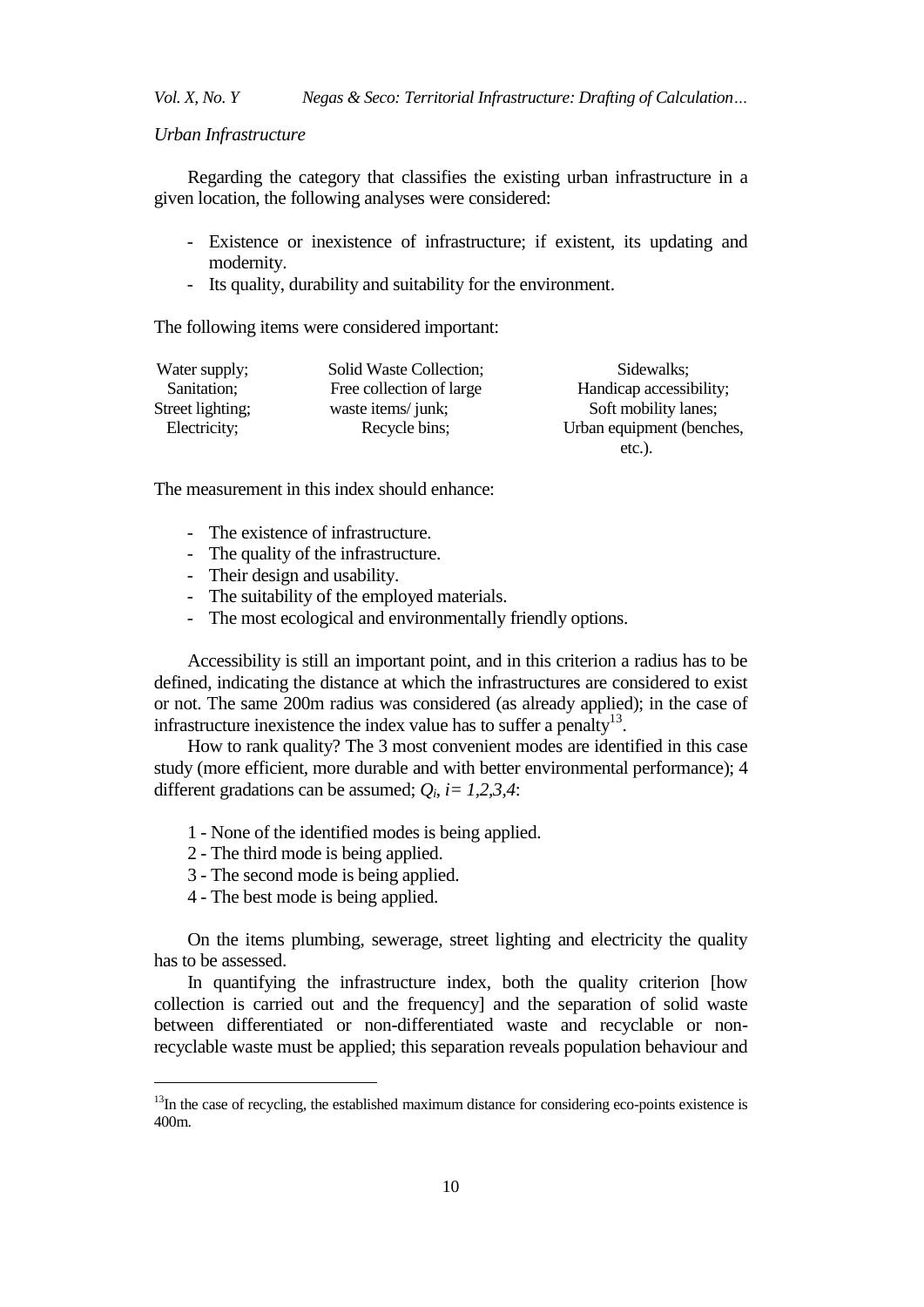accessibility, which in the case of recycling eco-points is considered to exist if the distance is less than or equal to 400m.

The item "free collection of large waste by public services" is a binary variable and assumes the value "1" when it exists and "0" otherwise.

The item sidewalks should classify their adequacy for circulation, mainly if they are elevated enough in relation to the road to avoid accidents and contact with gutters; the classification is made using a 4 level Likert scale:

- 1 No sidewalks.
- 2 There is a space for pedestrian circulation but at the same level as the road.
- 3 There are elevated sidewalks, but do not permit handicap circulation.
- 4 Everyone can circulate safely.

Handicap circulation requires wider sidewalks, access ramps and the nonexistence of improperly parked cars; also in this item the classification will be carried out through a 4 level Likert scale:

- 1 Does not apply.
- 2 Applies with many limitations.
- 3 Applies.
- 4 All restrictions have been taken into account allowing good circulation for all.

The last item of the urban infrastructures category, soft mobility infrastructure, has undergone a strong implementation in various parts of Portugal, such as the entire district of Lisbon, with the implementation of proper tracks for the circulation of scooters and bicycles, and renting and sharing systems. These solutions are simultaneously more ecological, safer and allow people to move around in a way that is beneficial to the environment and health. Its classification will be carried out by a discrete quantitative variable with domain  $\{1, ..., 4\}$  corresponding to the following grading:

- 1 No access to dedicated lanes within a distance of 12 minutes (one kilometer).
- 2 With access to dedicated lanes within a distance between 6 minutes (half kilometer) and 12 minutes (one kilometer).
- 3 With access to dedicated lanes within a distance between 200 meters and half a kilometer (six minutes).
- 4 Dedicated lanes within a distance less than or equal to 200 meters.

As a result of strong innovations, both at the level of construction materials and their maintenance, the index for this criterion —urban infrastructure —should reflect and aggravate a penalization for the use of very polluting materials or of those that require inefficient maintenance. Thus in this criterion, whenever a nonpolluting solution exists it should be considered as the most efficient option.

The infrastructure index for category 3 is calculated using the formula: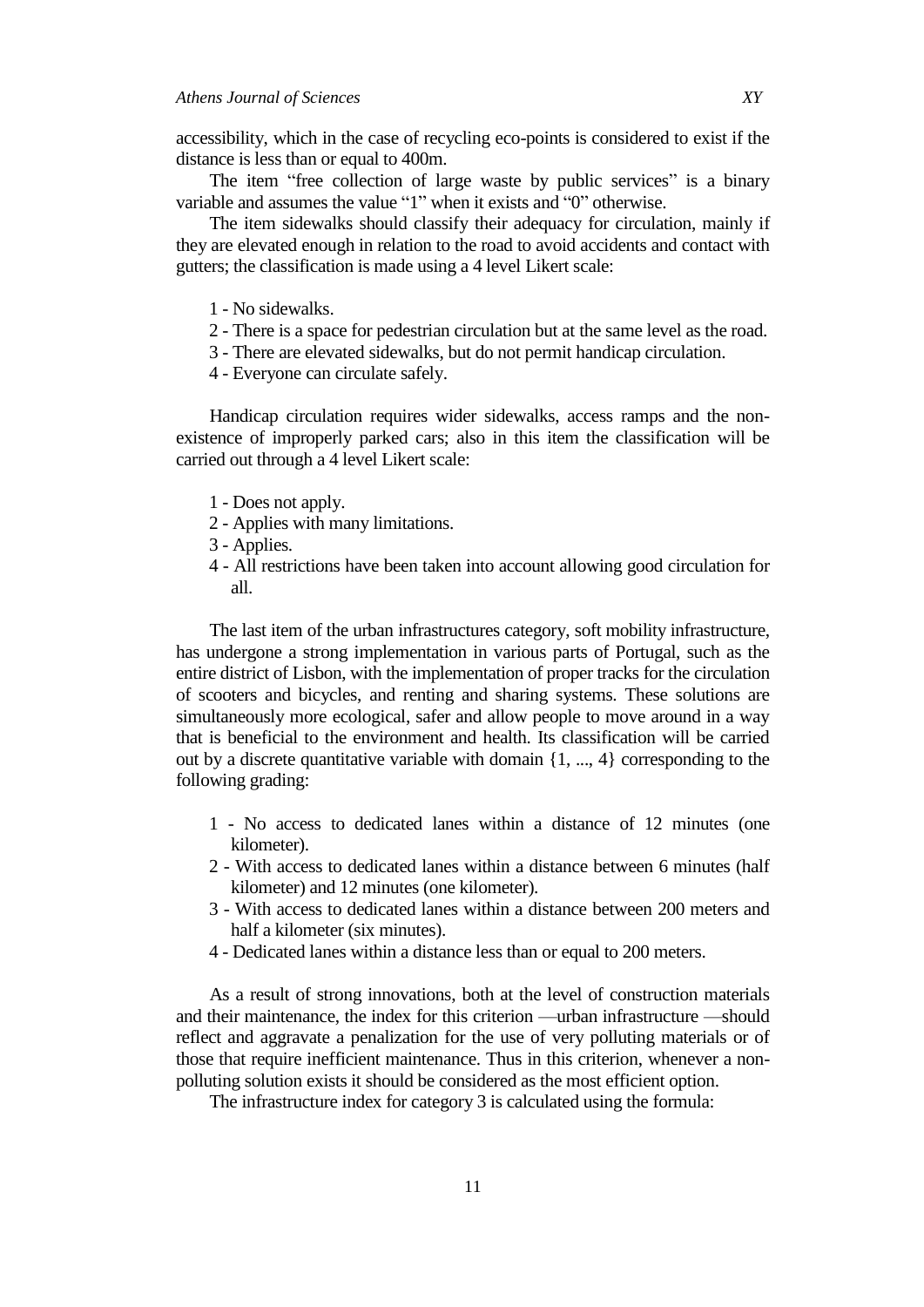$$
I_3 = \sum_{i=1}^{6} \left( p_i \times \frac{Q_i - 1}{3} \right) + p_7 \times b_7 + \sum_{i=8}^{10} \left( p_i \times \frac{n_i - 1}{3} \right)
$$

Subtitle:

*I<sup>3</sup>* - value of the third index representing in the study urban infrastructure, for the calculation of the infrastructure index (*Inf*)

Items: i=1 water supply; i=2 sanitation; i=3 street lighting; i=4 electricity; i=5 solid waste collection; i=6 recycle bins; i=7 free collection of large waste items; i=8 sidewalks; i=9 handicap accessibility; i=10 soft mobility lanes.

After performing some simulations, the following weightings were established (Figure 6).

**Figure 6.** *Urban Services Relative Weight*



*Source:* Elsa Negas & Rui Seco 2021.

The sum of all weightings equals the unit:

$$
\sum_{i=1}^{10} p_i = 1
$$

*Automotive Accessibility*

The level of infrastructure is also determined by the quality of the roads, the proximity to highways, i.e. ease of circulation, accessibility, parking and safety. Facility of circulation has to be rated taking into consideration the quality of road connections and safety. In this fourth category, Automotive Accessibility, the following items were considered significant:

- Quality of the roads.
- Proximity to motorways or expressways.
- Parking.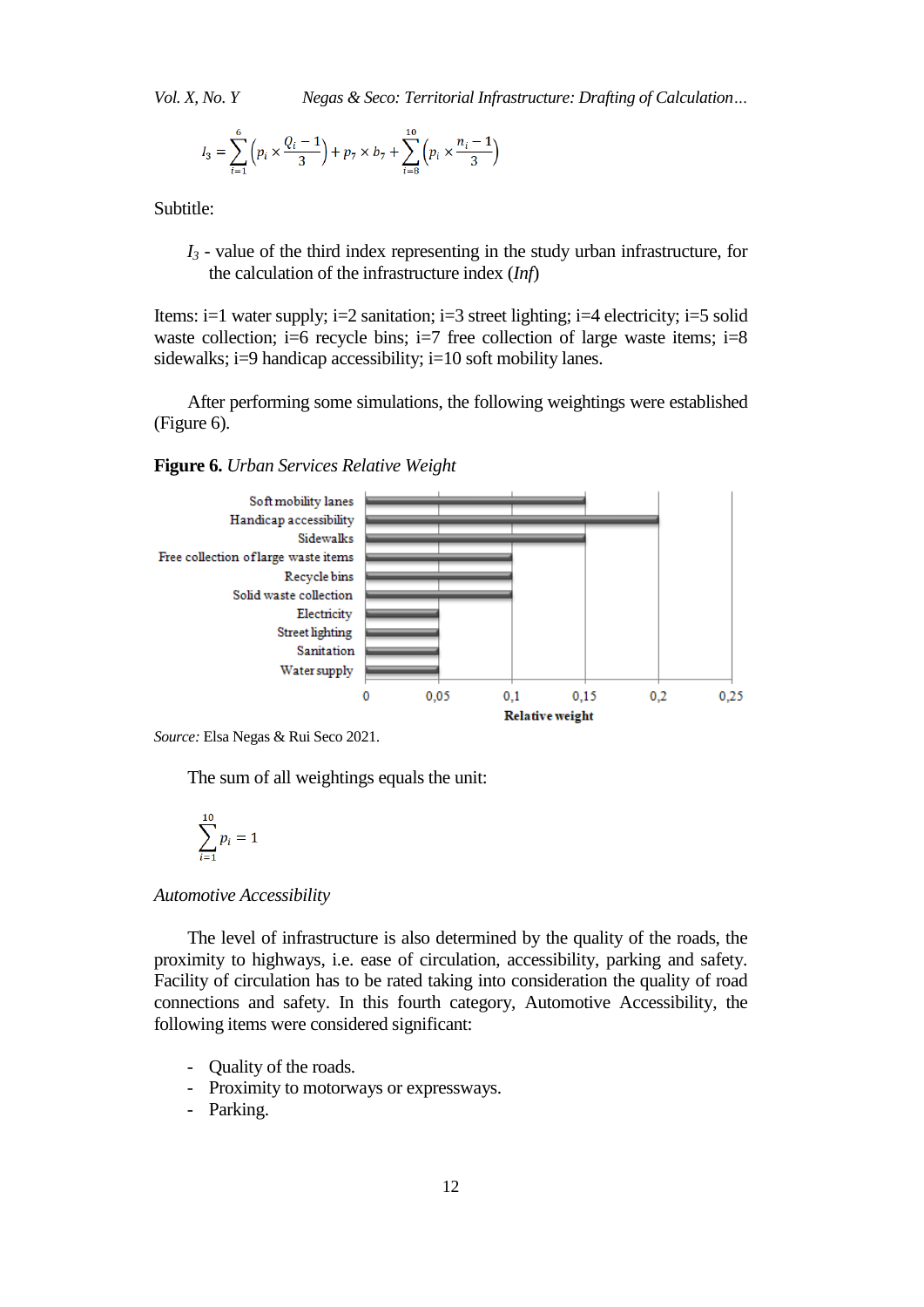The index should value:

- Safety in the circulation both of cars and pedestrians.
- Ease of parking.

The item road quality is assessed on the ground without any distance being attributed. As in the previous case, the quality is classified on a 4 level Likert scale  $Q_{i}$  i = 1, 2, 3, 4, which in this case combines the quality of the road surface with driving safety and the existence of a verge (or sidewalk) that minimizes the possibility of accidents:

- 1 The track has no quality pavement or safety.
- 2 The track has some quality in pavement and safety.
- 3 The track has good quality but safety can be improved.
- 4 The track and safety are of the desired quality.

The proximity to motorways or expressways allows easy access to other locations, which can be important in terms of employment or supply. This classification will be made on a Likert scale with 7 levels (1- very far and 7- very close), which must be analyzed on a case by case basis. Parking availability will be rated on a Likert scale where:

- 1 Safe parking is not available.
- 2 Parking is scarce or difficult to access.
- 3 Parking is sparse but secure and easily accessible.
- 4 Easy to park and safe.

The category 4 infrastructure index is calculated using the formula:

$$
I_4 = p_1 \times \frac{Q_1 - 1}{3} + p_2 \times \frac{Q_2 - 1}{6} + p_3 \times \frac{n_3 - 1}{3}
$$

Subtitle:

*I<sup>4</sup>* - value of the fourth index representing in the study road accessibility, for the calculation of the infrastructure index (*Inf*)

Items:  $i=1$  road quality;  $i=2$  proximity to motorways or expressways;  $i=3$  parking (Figure 7).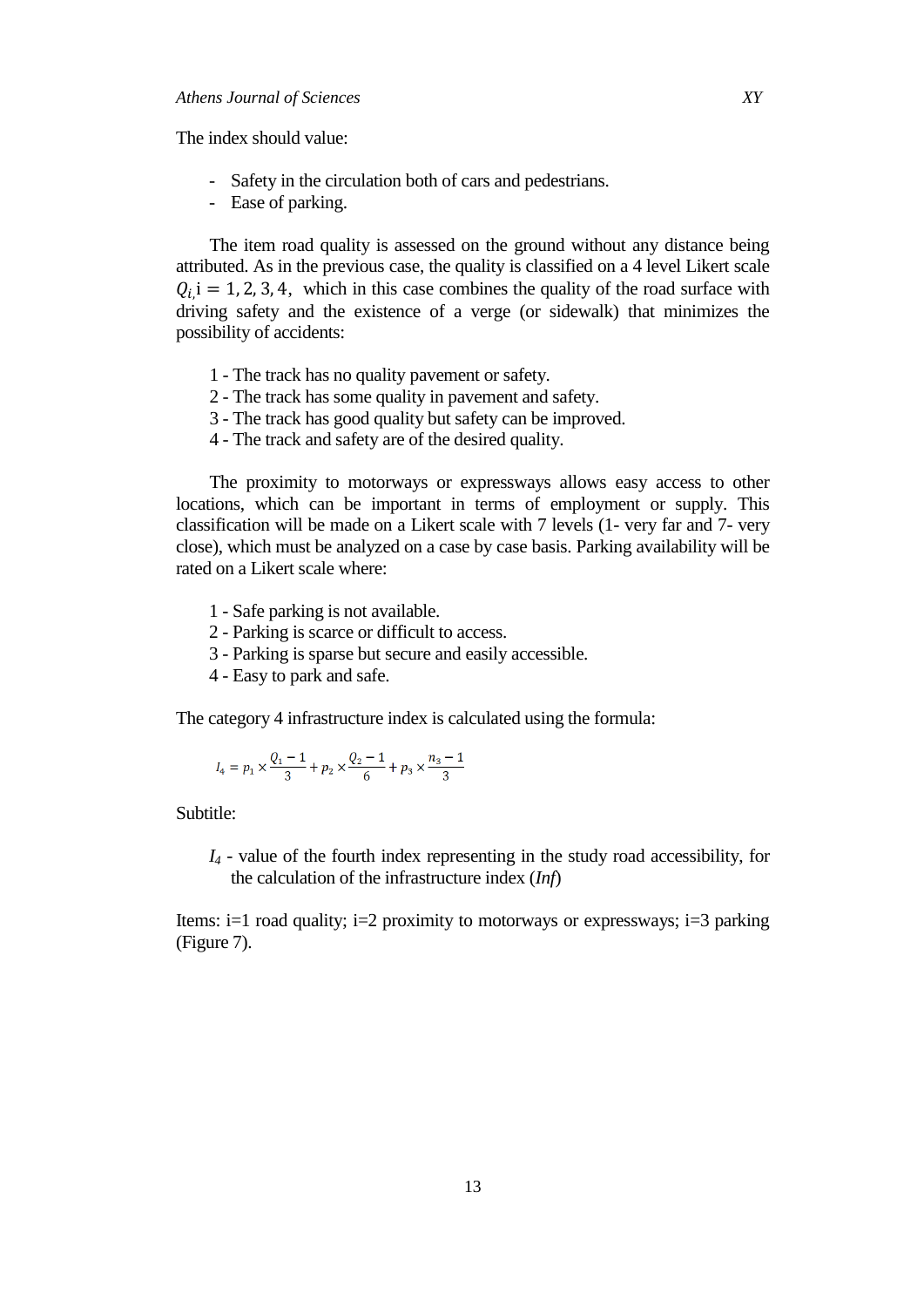**Figure 7.** *Automotive Accessibility Items Relative Weight*



*Source:* Elsa Negas & Rui Seco RS 2021.

*Telecommunications*

In this category the following factors were valued:

- Type of internet connection.
- Availability of fix and mobile data connection.
- Number of available connection providers.

In the Portuguese situation, the availability of connection on a specific location can be consulted on-line<sup>14</sup>. It is a fact that some areas only have the possibility of ADSL communications, while others already have the possibility of fiber optics connection; the infrastructure index must highlight this difference in a reinforced way. In the scope of fiber optics, 5G already exists in parts of the country and the possibilities are shown in Figure 8.

# **Figure 8.** *Fiber Optics Modalities*



*Source:* Estejo 2021.

 $\overline{a}$ 

In this telecom specification the following issues were considered important:

- Number of providers.
- ADSL/Fiber optic.
- Meagre internet access.

It should be noted that a binary variable has been created:

<sup>&</sup>lt;sup>14</sup>The availability of internet and mobile connection in the Portuguese territory can be consulted on: https://pplware.sapo.pt/informacao/anacom-freguesias-internet/.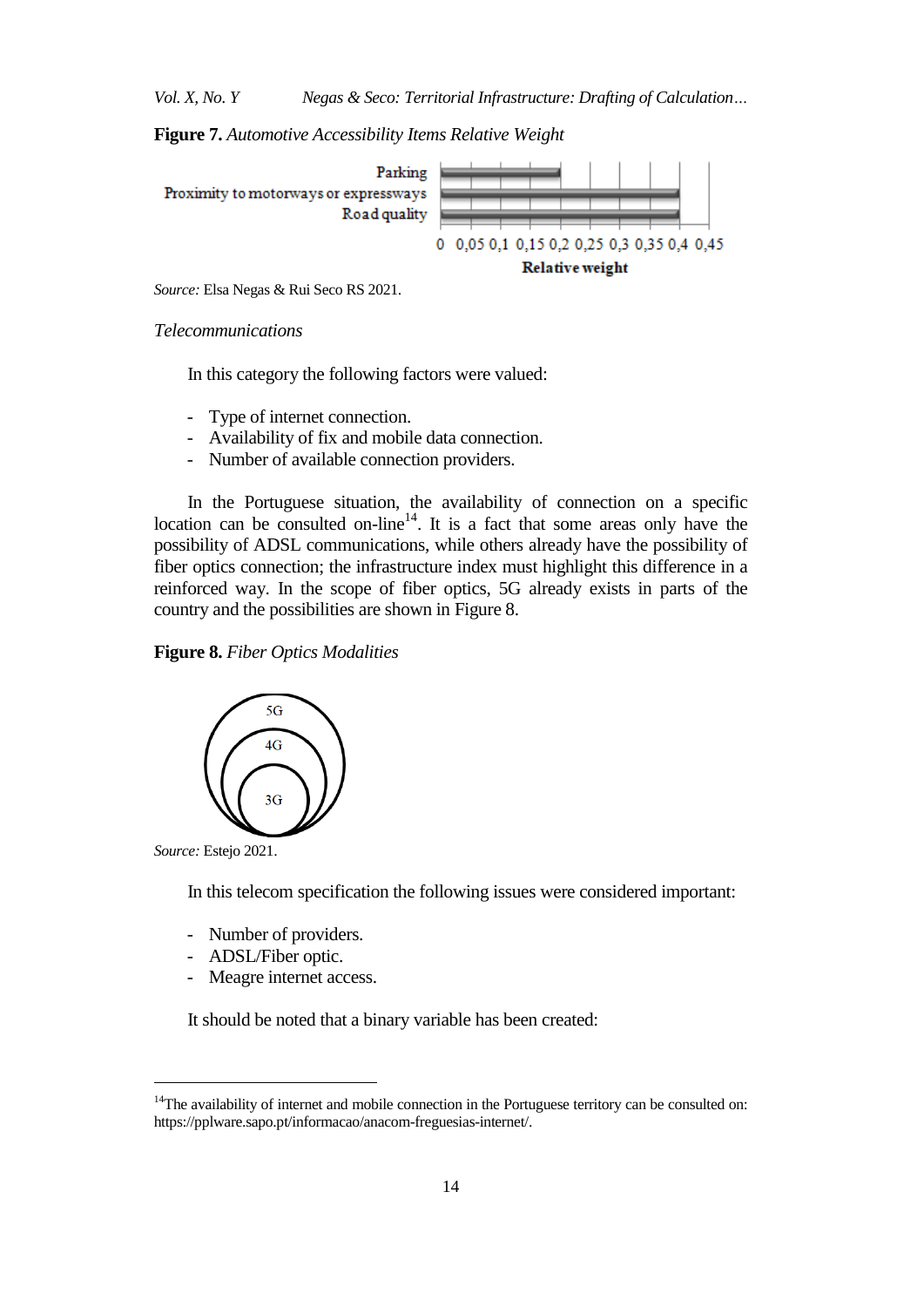$b_1 = \begin{cases} 1 \text{ if there is phone line on the location} \\ 0 \text{ if otherwise} \end{cases}$ 

Thus the entire category takes on the value "zero" if there is no possibility of installing a landline telephone. In Portugal there are 4 internet operators. In the first item the number of providers with network in the case study location is directly introduced.

Subsequently and based on the capabilities of the networks, a scale is drawn up, which has a maximum of 7 levels and allows a correlation. The following grades were used: ADSL  $(1)$ ;  $3G(3)$ ;  $4G(4)$ ;  $5G(6)$  and fibre optic  $(7)$ . The aim is to value the most up-to-date option which allows greater speed and reliability in the transmission and/or reception of data.

The network quality is also a factor under analysis; for this item a Likert scale with four levels was implemented. The category 5 infrastructure index is calculated using the formula:

$$
I_5 = b_1 \left( p_1 \times \frac{Q_1 - 1}{3} + p_2 \times \frac{Q_2 - 1}{6} + p_3 \times \frac{n_3 - 1}{3} \right)
$$

Subtitle:

*I<sup>5</sup>* - value of the fifth index representing in the study telecommunications, for the calculation of the infrastructure index (*Inf*)

 $b_1 = \begin{cases} 1 \\ 0 \end{cases}$  $\boldsymbol{0}$ 

Items: i=number of providers; i=2 type of communication; i=3 quality of the connection.

After performing some simulations, the following weightings were established (Figure 9).

**Figure 9.** *Telecommunications Items and Relative Weights*



*Source:* Elsa Negas & Rui Seco RS 2021.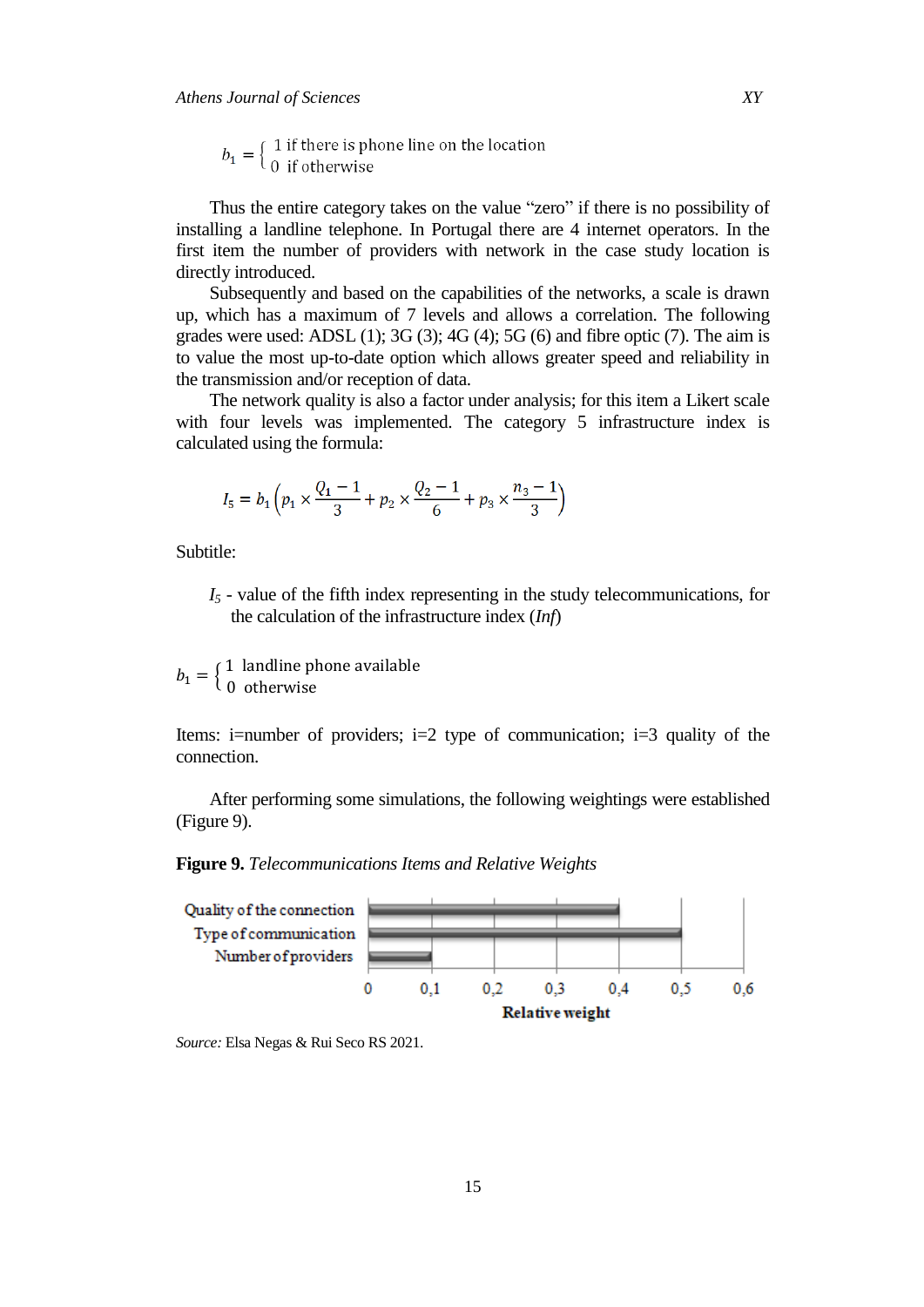# **Infrastructure Index Calculation**

Following the calculation of the index for each category, the overall infrastructure index is calculated, and it is necessary to assign the weighting to each category; in this case the following weightings were established (Figure 10).

**Figure 10.** *Infrastructure Categories and Relative Weights*



*Source:* Elsa Negas & Rui Seco 2021.

The infrastructure index is the outcome of the following calculation:

$$
Inf = \sum_{i=1}^{5} f_i I_i = 0{,}175I_1 + 0{,}225I_2 + 0{,}275I_3 + 0{,}2I_4 + 0{,}125I_5
$$

This comprehensive equation encompasses the weighting of the 5 key categories, in turn resulting from the weighted calculation of the sub-categories that compose them.

#### **Findings**

To test the workability of the infrastructure index, its use was experimentally simulated in five distinct locations in the city of Lisbon, with notably different characteristics regarding infrastructure and basic urban services: one in the old urban core, two in central areas with major urban activity and transports connections, and two others on mainly residential areas of the immediate outskirts.

From this first test analysis there were found some variances in results that enable the possibility to perceive between how the existent disparities are reflected in the index outputs.

It can be noticed that the 'Services and Telecommunications' categories are not discriminatory, since their existence and respective quality is homogeneous (consistently guaranteeing a 40% evaluation), but the remaining categories reveal some important differences:

- Intercity transports are not close to all locations, and night transports are not homogeneously available as well.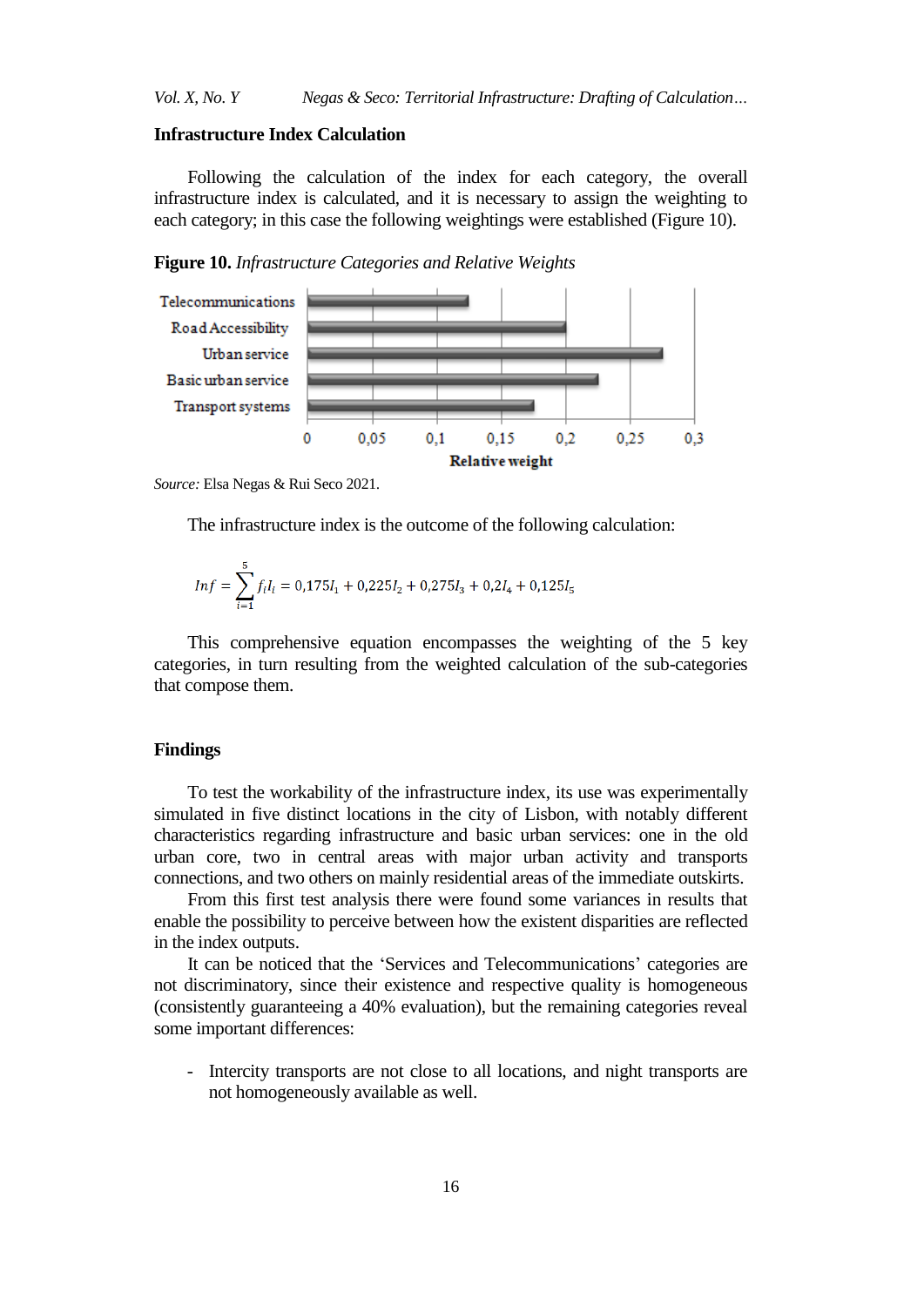- The city center has 100% in the services index, but in some places accessibility has constraints, regarding aspects like sidewalk width (very narrow) and the ease and safety of parking.
- Moving away from the center the accessibilities have a 100% evaluation, but not all services are provided within the predefined distance.

The obtained results were:

## $0.71 \leq Inf \leq 0.93$

It should be noted that these data refer to a set of points located within the urban area of a city (in this case Lisbon), and therefore reflect the presence of a considerable range of services and infrastructures.

## **Conclusions**

j

The study of infrastructure commits to a future in which the collection, storage, processing and interpretation of information will be facilitated allowing us to advance our understanding of the urban condition and urban well-being, as pointed Bannister and O'Sullivan (2021) who assert beliefs in the contributions of  $Big Data<sup>15</sup>$ .

The territorial infrastructure evaluation is intended to assess an area as small as feasible, as it is based on walking times that allow the classification of the access to services, schools and public transport, among others.

Aspects as distinct as mobility, access to transport, its diversity and periodicity, the quality of road connections, access to technology, sanitation, administration and public services, as well as culture and leisure, among many others, are contemplated, permitting to assess the present situation, as also to evaluate the potential for economic and social development.

The consideration of such a large number of items requires the quantifiable treatment of each of them and their total and relative weighting. It is important to recognize the balance between each item in the category to which it belongs and the weighting of the category in the global assessment.

The resultant formula can be applied to any area and with the same pondering factors can be in given cases performed statistical analyses, identification of asymmetries and comparisons between different locations with the same geographical (proximity to rivers, lakes, oceans or inland), demographic, social or  $employment characteristics<sup>16</sup>$ .

This aggregate index will allow the assessment of the existent infrastructure, aiming at the interpretation of the territory and its potentialities. The aim is to

<sup>15&</sup>lt;sup>44</sup>We reaffirm a belief that the Big Data contributions of greatest significance and lasting value will be those maintaining the clearest focus on using Big Data to advance our understanding of the urban condition and urban well-being" (Bannister and O'Sullivan 2021).

<sup>&</sup>lt;sup>16</sup>Although the overview of the calculation for some categories and their items is described basing on the Portuguese context, its transposition to other realities is straightforward.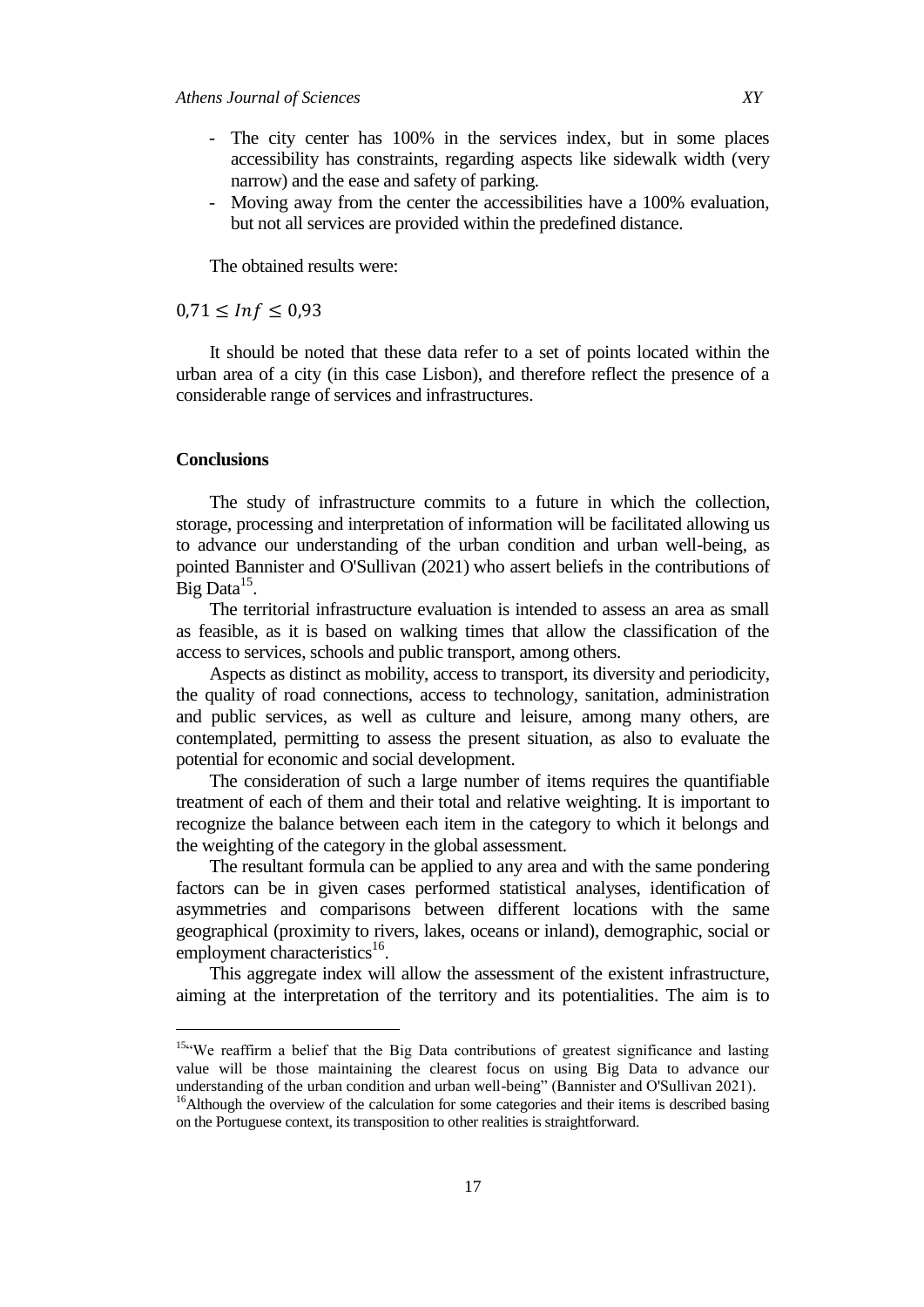calculate the infrastructure level in different places, allowing the identification and quantification of asymmetries.

The measurement is performed in percentages, allowing asymmetries to be highlighted.

From the experimental testing of its use to assess infrastructure in different locations in the city of Lisbon it was found that there are noticeable translations of the different conditions in the results obtained, both in the breakdown calculations of the different categories and in the final assessment values. The obtained overall ratings, between 71% and 93%, revealed the differences from central areas with major urban activity to more peripheral and mono-function oriented zones.

These results also show a match to areas inside a consolidated urban area, reflecting the presence of a considerable range of services and infrastructures. The broadening of the tests to less urbanized districts could indicate its suitability for more contrasting situations.

It is important to note that each category can be evaluated individually, but the overall quantification of the 5 categories (including all items from every category and subcategory) in different locations of the same area (urban or rural) will enable the opportunity to promote the rectification of constraints, identifying investment priorities that can lead to a better infrastructure balance in the territory.

#### *Future Developments*

The performing of panel data analysis will enable the opportunity to calculate the infrastructure index for different locations over different time periods, which will make it possible (in the medium and long term) to verify trends of evolution and to calculate variations.

It will then enable the use of the calculation method as an evaluation system, to produce analytic data that can then be cross-referenced with other indicators, like the development level, education level, unemployment rate or birth rate.

Testing the implementation of the aggregate index in the field in different geographic realities of the territory will help to fine tune the balance and relative weighting of the categories and sub-items. This will constitute the next stage of the research.

As the study is part of a broader research dedicated to the estuary of the Tagus River and its territory, it will focus on the analysis of the heterogeneity of the estuarine environment, identifying and studying the differences in the levels of urbanization of this territory.

In the future, the goal will be to apply the index to different locations and periodically review the items and their quantification due to the technologies upgrading and the increasing significance of the implementation of eco-sustainable solutions.

The urban infrastructure level calculation method is intended to constitute an operative contribution to the analysis of the territory, considering however that, as André Corboz stated, other kinds of knowledge are also indispensable for its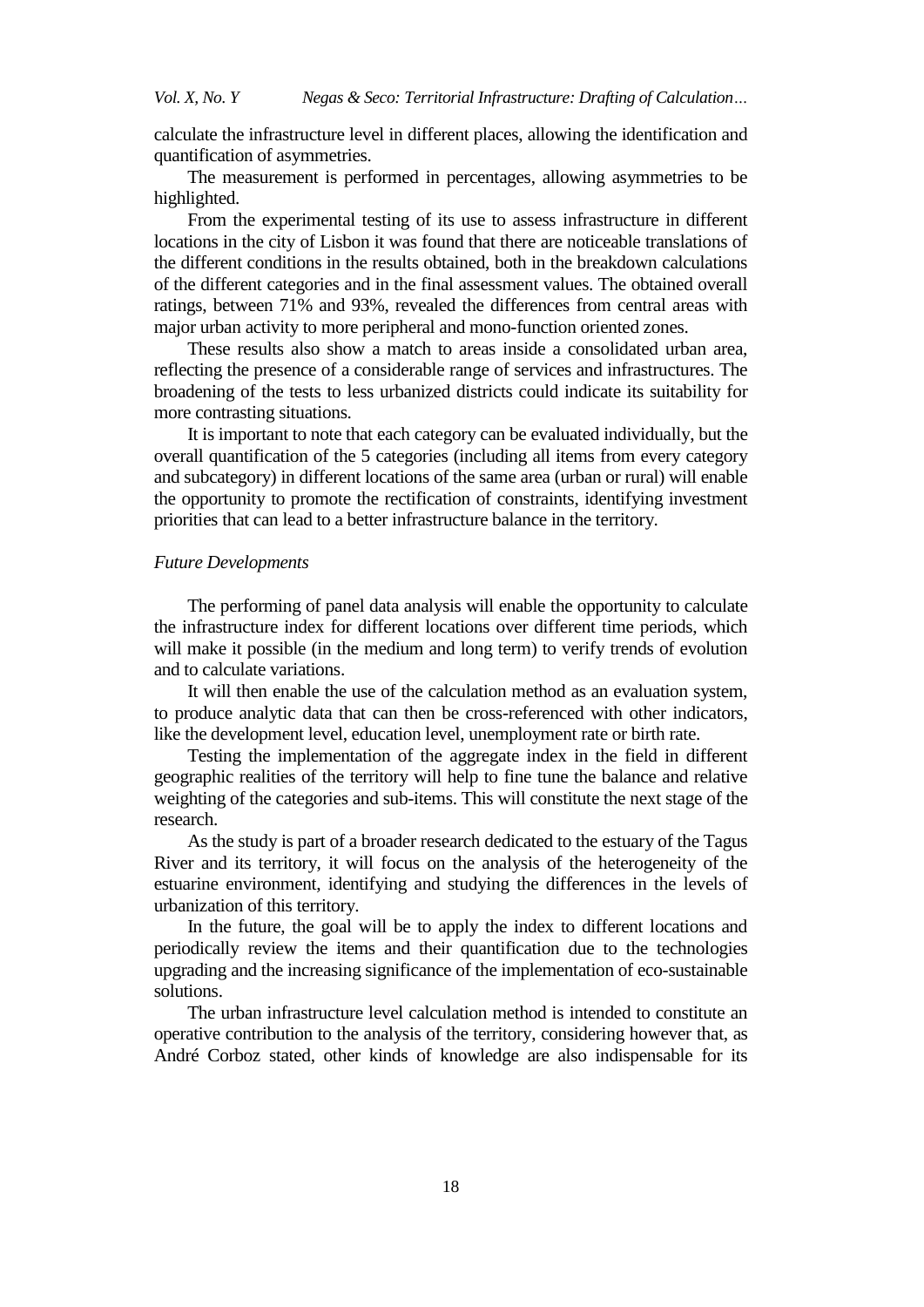understanding, in addition to statistics and quantifications, enabling it as a semantized and *discursible subject*<sup>17</sup>.

#### **Acknowledgments**

This research is funded by the Portuguese Government, Ministry of Science, Technology and Higher Education, through the FCT - Fundação para a Ciência e Tecnologia, Project UIDB/AUR/04026/2020, and by Fundação Minerva – Cultura, Ensino e Investigação Científica, at CITAD (Research Center on Architecture, Territory and Design), by Estejo research project.

#### **References**

 $\overline{a}$ 

- Addie J-P (2022) The times of splintering urbanism. *Journal of Urban Technology* 29(1): 109–116.
- Angheloiu C, Tennant M (2020) Urban futures: systemic or system changing interventions? A literature review using Meadows' leverage points as analytical framework. *Cities* 104: 102808.
- Ascher F (2001) *Les nouveaux príncipes de l'urbanisme: la fin dês villes n'est pas à l'ordre du jour.* (The new principles of urban planning: the end of cities is not on the agenda). La Tour d'Aigues, Éditions de l'Aube.
- Bannister J[, O'Sullivan A](https://www.webofscience.com/wos/author/record/1487332) (2021) Big Data in the city. *Urban Studies* 58(15): 3061–3070.
- Bourdin A (2010) *L'urbanismed'après crise.* (Post-crisis urbanism). La Tour d'Aigues: Éditions de l'Aube.
- Carr LJ, Dunsiger SI, Marcus BH (2010) Walk score as a global estimate of neighbourhood walkability. *American Journal of Preventive Medicine* 39(Nov): 460–463.
- Choay F (1999) O reino do urbano e a morte da cidade. (The reign of the urban and the death of the city). In *Projecto História* #18. São Paulo: UCP.
- Corboz A (1983) Le territoire comme palimpseste. (The territory as palimpsest). In *Diogène* #121, 14–35. Paris: Gallimard.
- Currie G (2010) Quantifying spatial gaps in public transport supply based on social needs. *Journal of Transport Geography* 18(1): 31–41.
- Direcção-Geral do Ambiente Direcção de Serviços de Informação e Acreditação DGA-DSIA (2000) *Proposta para um Sistema de indicadores de desenvolvimento sustentável.* (Proposal for a sustainable development indicators system). Lisbon: DGA-DSIA.
- Greer S, Watson M (1987) Mental adjustment to cancer: its measurement and prognostic importance. *Cancer Surveys* 6(3): 439–453.
- Mumford L (1938) *The culture of cities*. New York City: Harcourt, Brace and Company.
- Negas E (2021) *Estatística descritiva: explicação teórica, casos de aplicações e exercícios resolvidos*. (Descriptive statistics: theoretical explanation, application cases and exercises). 2nd Edition. Lisbon: Sílabo.

 $17$ To Corboz (1983), the territory must be recognised for its own character, stemming from its culture and history.